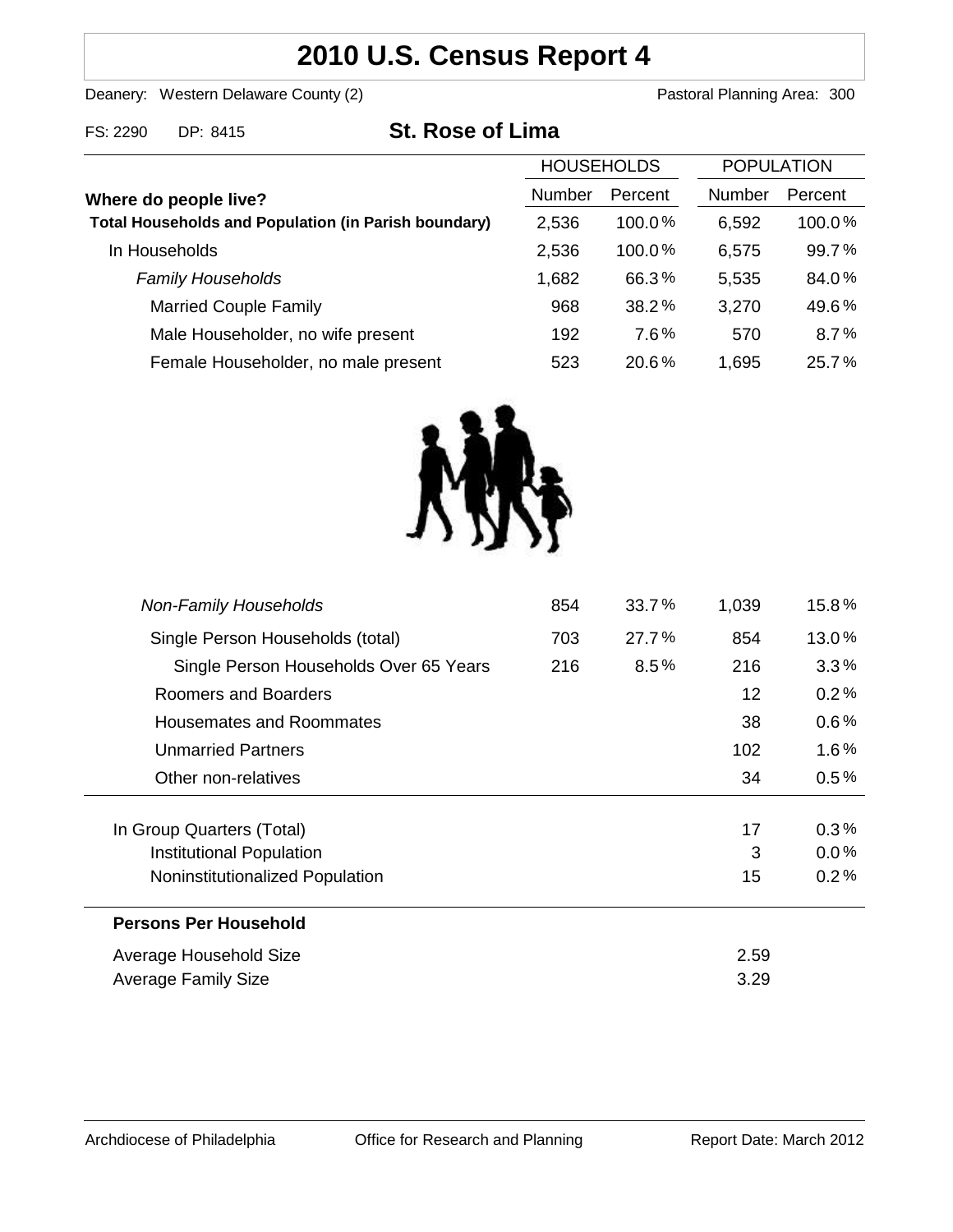# **2010 U.S. Census Report 4**

Deanery: Western Delaware County (2) Deanery: Western Delaware County (2)

## FS: 2290 DP: 8415 **St. Rose of Lima**

|                                                      |                  | <b>POPULATION</b> |  |
|------------------------------------------------------|------------------|-------------------|--|
| Where do Children - Under Age 18 Live?               | Number           | Percent           |  |
| Total Children - Under Age 18 (in Parish boundary)   | 1,649            | 100.0%            |  |
| In Households                                        | 1,649            | 100.0%            |  |
| Householder or spouse is under 18                    | 1                | 0.0%              |  |
| With Related:                                        |                  |                   |  |
| Married-Couple Family                                | 768              | 46.6%             |  |
| Male Householder, No Wife Present                    | 135              | 8.2%              |  |
| Female Householder, No Husband Present               | 521              | 31.6%             |  |
| <b>Other Related Householder</b>                     | 46               | 2.8%              |  |
| <b>With Non-Relatives</b>                            | 24               | 1.4%              |  |
| <b>Grandparent Householder</b>                       | 154              | 9.4%              |  |
| In Group Quarters                                    | 0                | 0.0%              |  |
| Institutionalized population                         | 0                | 0.0%              |  |
| Noninstitutionalized population                      | $\boldsymbol{0}$ | 0.0%              |  |
| Where do Adults - Age 65 and Older - Live?           |                  |                   |  |
| Total Adults - Age 65 and Older (in Parish boundary) | 747              | 100.0%            |  |
| In Households                                        | 744              | 99.6%             |  |
| Family Households:                                   | 509              | 68.2%             |  |
| Is Householder or Spouse                             | 426              | 57.1%             |  |
| With Other Relative Householder                      | 15               | 2.0%              |  |
| With Non-Related Householder                         | 4                | 0.5%              |  |
| is Parent                                            | 50               | 6.7%              |  |
| is Parent-in-Law                                     | 14               | 1.9%              |  |
| In Non-family Households:                            | 235              | 31.4%             |  |
| Male Living Alone                                    | 78               | 10.4%             |  |
| Male not Living Alone                                | 4                | $0.5\%$           |  |
| Female Living Alone                                  | 139              | 18.6%             |  |
| Female not Living Alone                              | 5                | 0.6%              |  |
| Other                                                | 10               | 1.3%              |  |
| In Group Quarters                                    | 3                | 0.4%              |  |
| Institutionalized population                         | 2                | 0.3%              |  |
| Noninstitutionalized population                      | 1                | 0.1%              |  |
| Housing Units in the Parish boundary                 |                  |                   |  |
| <b>Total Housing Units</b>                           | 2,825            | 100.0%            |  |
| Occupied                                             | 2,536            | 89.8%             |  |
| Owner-Occupied                                       | 1,596            | 56.5%             |  |
| Renter-Occupied                                      | 940              | 33.3%             |  |
| Vacant                                               | 288              | 10.2%             |  |

Archdiocese of Philadelphia **Office for Research and Planning** Report Date: March 2012